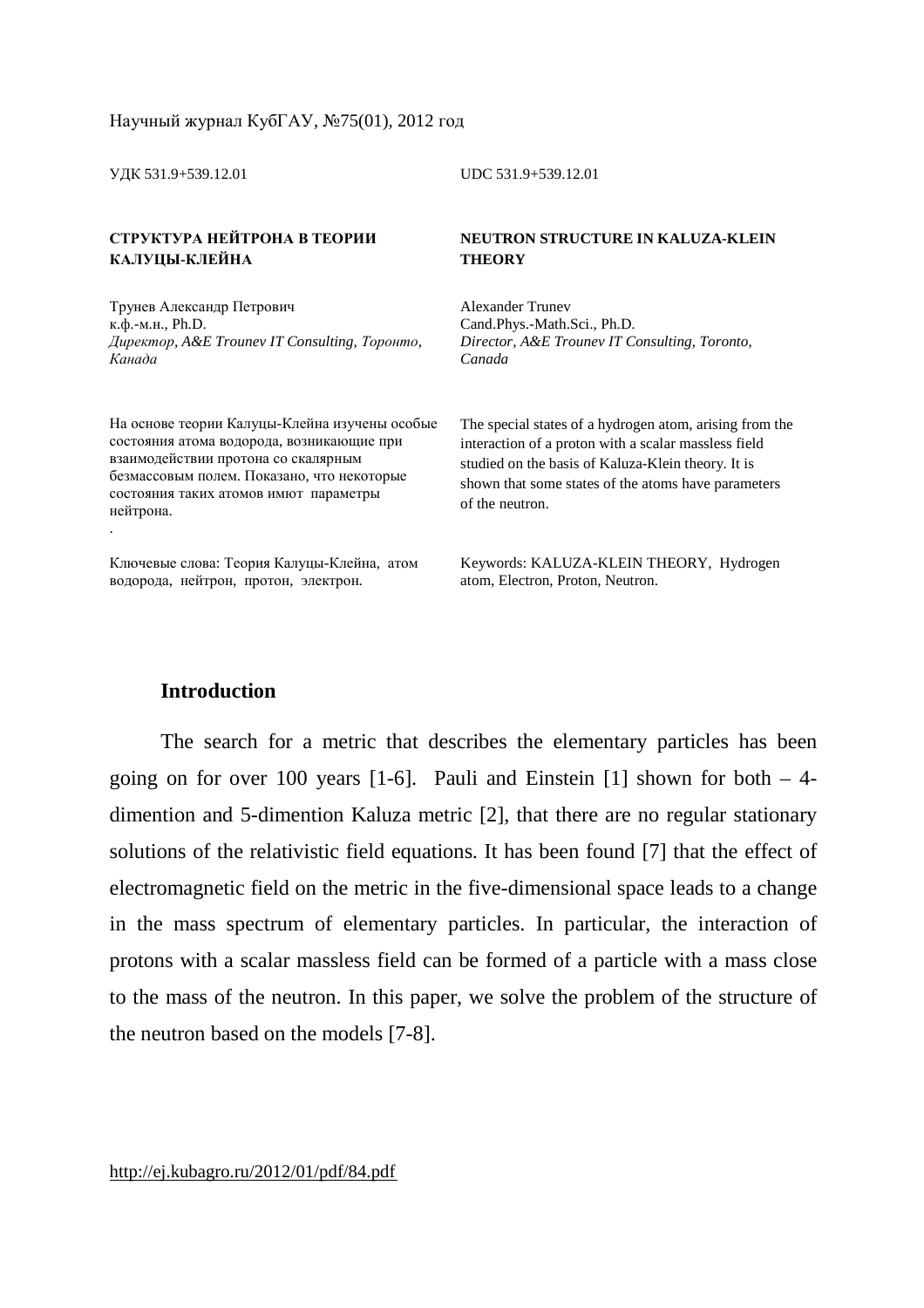## **Description of the model**

Following [7], we assume that a metric tensor in 5-dimensional space near the gravity massive center is represented as a power series of distance from the source  $r = \sqrt{x^2 + y^2 + z^2}$ , thus

$$
G_{ik} = G_{ik}(0) + \dot{G}_{ik}(0)kr + \ddot{G}_{ik}(0)\frac{(kr)^2}{2} + \dots \tag{1}
$$

Here the scale parameter k is given by the application of the model (1), and the dot denotes differentiation with respect to the dimensionless parameter  $\tilde{r} = kr$ . Consider the form of the tensor (1) resulting in retention of the first three terms in the expansion of the metric in the case of central force field with the gravitational potential in Newton's form.

Suppose  $x^1 = ct$ ,  $x^2 = x$ ,  $x^3 = y$ ,  $x^4 = z$ , in this notation we have for the square of the interval in the 4-dimensional space:

$$
ds^{2} = (1+2j/c^{2})c^{2}t^{2} - (1-2j/c^{2})(dx^{2} + dy^{2} + dz^{2})
$$
  
\n
$$
j = -\frac{gM}{r}
$$
 (2)

Here  $\beta$  - the gravitational constant,  $M$  - mass of the central body,  $c$  - speed of light. Assume that the coefficients of the metric in the 5-dimensional space are characterized by some parameter  $e^2 = G_{11}(0) = -\mathbf{G}_{11}^2(0)$  $e^{2} = G_{11}(0) = -\mathbf{\hat{G}}_{11}(0)$ . Then, assuming that  $e^{2}/k = 2gM/c^{2}$ , we arrive at the expression of the interval depending on the parameters of the metric in the five-dimensional space:

$$
ds^{2} = (1 - e^{2} / kr)c^{2}t^{2} - (1 + e^{2} / kr)\left(dx^{2} + dy^{2} + dz^{2}\right)
$$
 (3)

Further, note that in this case, the metric tensor in four dimensions is diagonal with components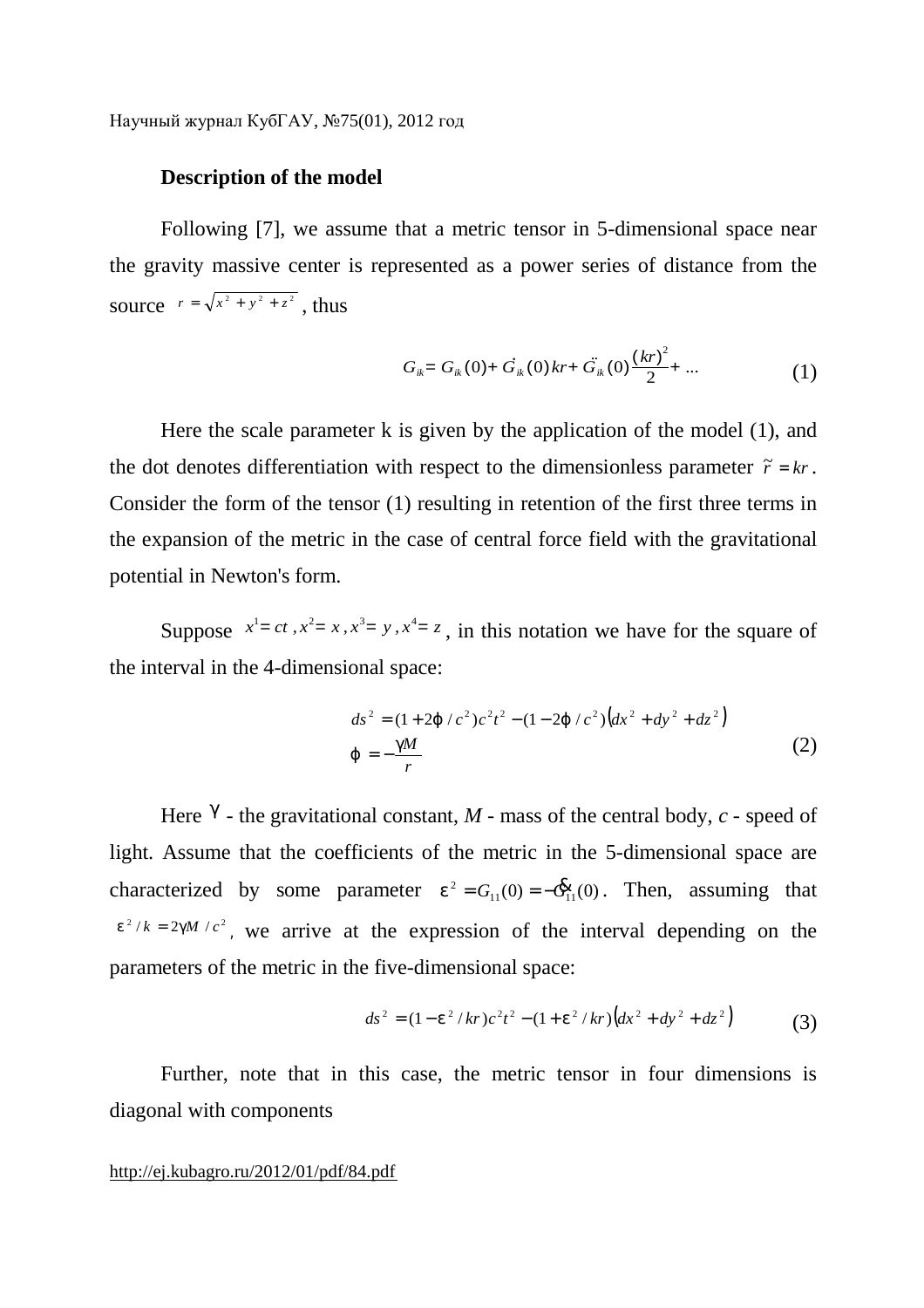$$
g_{11} = 1 - e^2 / kr
$$
;  $g_{22} = g_{33} = g_{44} = -(1 + e^2 / kr)$  (4)

We define the vector potential of the source associated with the center of gravity in the form of

$$
g_1 = e/kr, \quad \mathbf{g} = g_1 \mathbf{u} \tag{5}
$$

Here **u** is a three dimensional vector, which we define below. Hence, we find the scalar and vector potential of electromagnetic field

$$
\boldsymbol{j}_{e} = \frac{q}{r} = \frac{mc^2}{e} \frac{e}{kr}, \quad \mathbf{A} = \boldsymbol{j}_{e} \mathbf{u}
$$
 (6)

Assuming  $N = (kr)^2$  and calculating the metric tensor in 5-dimensional space, using  $(4)$  -  $(5)$ , we find that in this case the expression  $(1)$  contains the right side only three members of the powers series

$$
G_{ik} = \begin{pmatrix} Ng_{ik} + Ng_i g_k & Ng_k \\ Ng_i & N \end{pmatrix} = G_{ik}(0) + G_{ik}(0)(kr) + \ddot{G}_{ik}(0)\frac{(kr)^2}{2}
$$
(7)

Note that the zero term of (7), which describes a flat space, depends on the charge. In the metric (7), every massive body can have a positive or negative electric charge  $q = \pm mc \sqrt{2gM/k}/e$ . Since the charge is quantized, one can determine the mass, which generates an electron or a proton from the relations: *q =*   $e, M = m$ , therefore  $m^3 = ke^4/2c^2\gamma$ . Hence we find the expression for the unknown parameter of the theory

$$
k = 2gm^3c^2 / e^4 \tag{8}
$$

Note that this expression corresponds to the Coulomb law in the form (6) in the Gaussian system of units. In the SI system, the right-hand side of (8) should be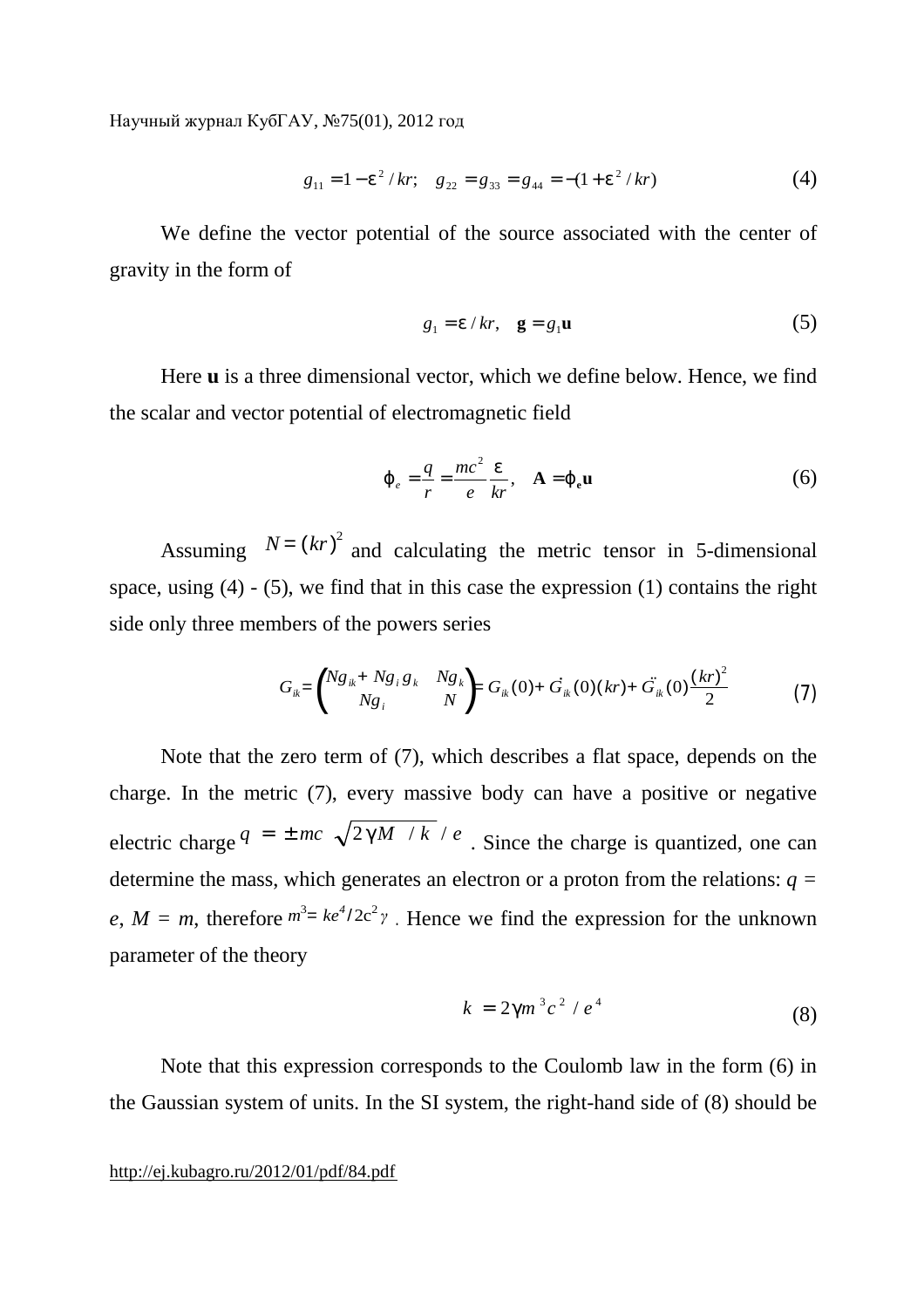multiplied by  $(4pe_0)^2$ , where  $e_0$ - permittivity of vacuum. The numerical value of (8) having a dimension of inverse length, is in the case of an electron around 1.7  $\cdot 10^{-28}$   $m^{-1}$ , and in the case of the proton about 1.05  $\cdot 10^{-18}$   $m^{-1}$ . Note that the corresponding scale in the case of an electron exceeds the size of the observable universe, while for protons this scale is about 100 light-years.

This result shows that to describe the motion in the four-dimensional worlds, taking into account the forces of gravity and electromagnetism requires only a finite number of terms of (1) in the expansion of the metric tensor in 5 dimensional space.

Let us consider the lower limit of applicability of the developed model. For this we compare the zero and second terms in the expansion (7). Assuming that these terms have the same order, we find the corresponding minimum radius, which in the case of the electron coincides with its classical radius - Table 1. On this scale, the electrostatic field affects the 5-dimensional metric space, as shown below. Note that the minimum size of the proton coincides with the range of the weak interaction.

|    | k, $1/m$     |              | $r_{\rm max}$ , m | $r_{\min}$ , m |
|----|--------------|--------------|-------------------|----------------|
| e- | 1.703163E-28 | 4.799488E-43 | $5.87E+27$        | 2.81799E-15    |
| D+ | 1.054395E-18 | 1.618178E-36 | $9.48E+17$        | 1.5347E-18     |

Table 1: Parameters of the metric tensor  $G_{ik}$ .

To calculate the contravariant tensor, we use the general expression of the form [7]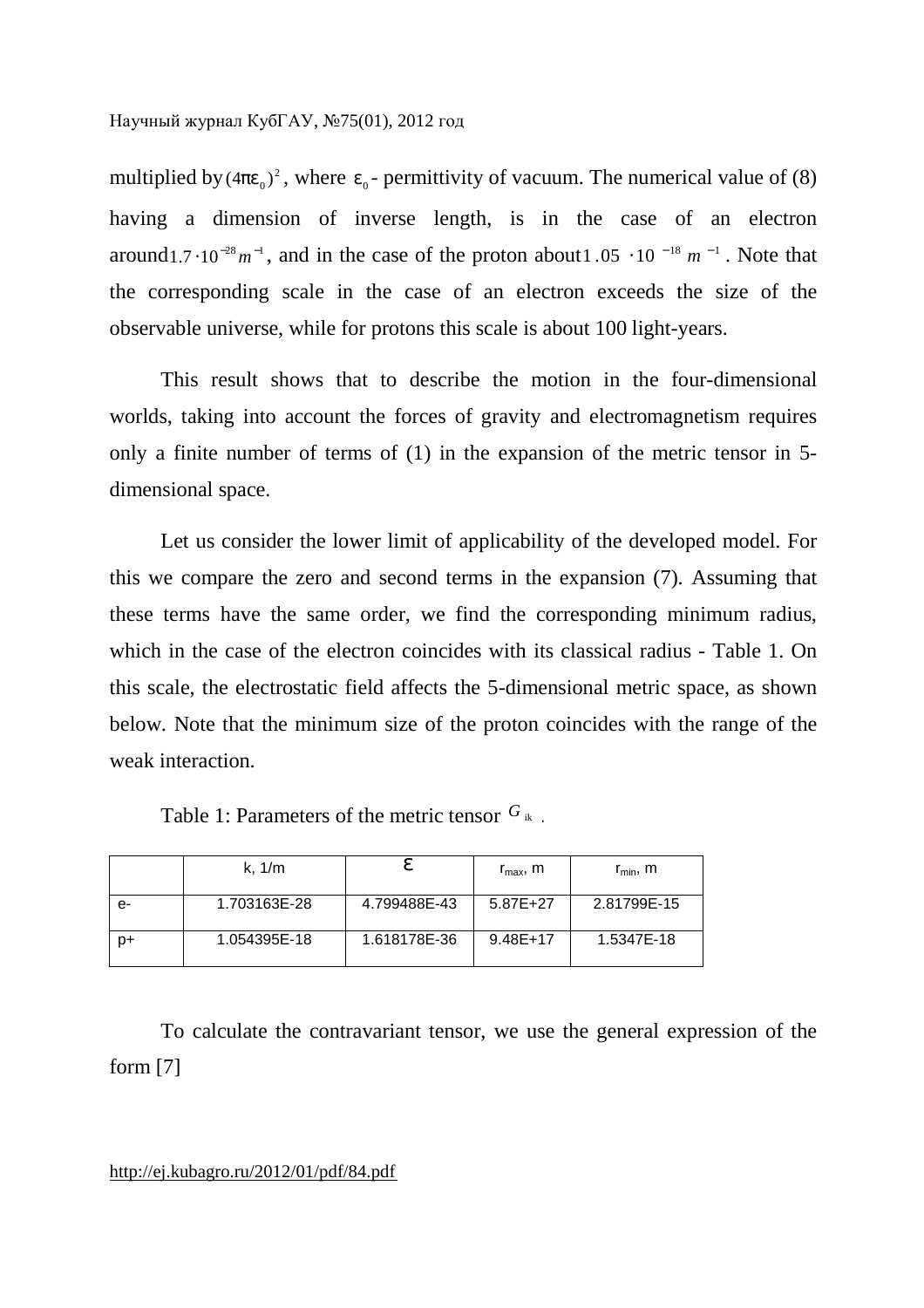$$
G^{ik} = N^{-1} \begin{pmatrix} g^{ik} & -g^k \\ g^i & 1 + g^{ik} g_i g_k \end{pmatrix}
$$
 (9)

Calculating the contravariant components of the metric tensor and the fourvector potential, according to (5), we find that

$$
g^{11} = a = (1 - e^2 / kr)^{-1}; \quad g^{22} = g^{33} = g^{44} = b = -(1 + e^2 / kr)^{-1}
$$
  
\n
$$
g^1 = ag_1, g^2 = bg_2, g^3 = bg_3, g^4 = bg_4
$$
\n(10)

Hence, calculating the contravariant tensor according to equation (9), we obtain

$$
G^{ik} = N^{-1} \begin{pmatrix} a & 0 & 0 & 0 & -g^{1} \\ 0 & b & 0 & 0 & -g^{2} \\ 0 & 0 & b & 0 & -g^{3} \\ 0 & 0 & 0 & b & -g^{4} \\ -g^{1} & -g^{2} & -g^{3} & -g^{4} & I \end{pmatrix}
$$
(11)

It is indicated  $I = 1 + ag_1^2 + b(g_2^2 + g_3^2 + g_4^2)$ 4 2 3 2 2  $l = 1 + a g_1^2 + b(g_2^2 + g_3^2 + g_4^2)$ . Note that the contravariant components of the vector potential and the metric tensor in 4-and 5-dimensional space, proportional to the parameter  $a$ , have a singularity at the point, which corresponds to the gravitational radius  $r = e^2/k = 2gM/c^2$ . The determinant of the metric tensor is equal to the inverse of the determinant of the contravariant tensor, which is easily calculated for the matrix (11); we have a result (see [7])

$$
G = N^5 a^{-1} b^{-3} \tag{12}
$$

To describe the motion of matter according to its wave properties, we assume that the standard Hamilton-Jacobi equation and relativistic mechanics, such as the Klein-Gordon equation in quantum mechanics arise as a consequence of the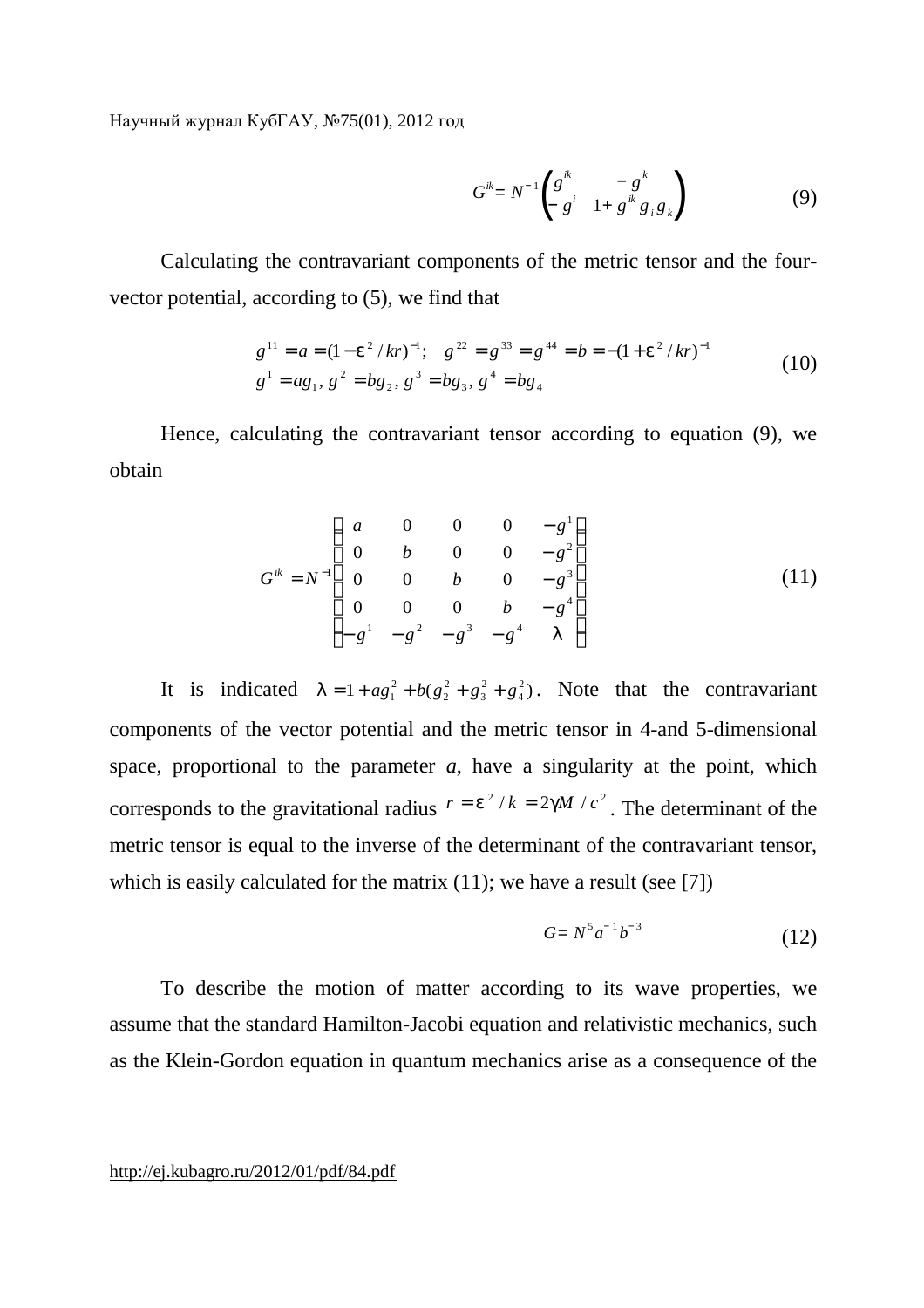wave equation in five-dimensional space [7]. This equation can in general be written as:

$$
\frac{1}{\sqrt{-G}} \frac{\partial}{\partial x^m} \left( \sqrt{-G} G^{mn} \frac{\partial}{\partial x^n} \Psi \right) = 0 \tag{13}
$$

Here - the wave function describing, according to (13), the massless scalar field in five-dimensional space.

Equation (13) is interesting because of it, by simple generalization we can derive all the basic models of quantum mechanics, including the Dirac equation, as in the nonrelativistic case, this equation reduces to the Schrödinger equation. From this we can also derive the eikonal equation, which is a 4-dimensional space is reduced to the Hamilton-Jacobi equation, which describes the motion of relativistic charged particles in electromagnetic and gravitational field [7].

Further, note that in the studied metric which depends only on the radial coordinate, the following relation

$$
F^{\mathbf{m}} = N \frac{\partial}{\partial x^{\mathbf{m}}} \left( \sqrt{-G} G^{\mathbf{m} \mathbf{n}} \right) = N \frac{\partial r}{\partial x^{\mathbf{m}}} \frac{d}{dr} \left( \sqrt{-G} G^{\mathbf{m} \mathbf{n}} \right)
$$
(14)

In view of  $(10)$   $(14)$ , we write the wave equation  $(13)$  as

$$
\frac{a}{c^2} \frac{\partial^2 \Psi}{\partial t^2} - |b| \nabla^2 \Psi + I \frac{\partial^2 \Psi}{\partial r^2} - 2 g^i \frac{\partial^2 \Psi}{\partial x^i \partial r} + F^m \frac{\partial \Psi}{\partial x^m} = 0 \tag{15}
$$

Note that the last term in equation (15) is of order  $N^2 k = k^5 r^4 \ll 1$ . Consequently, this term can be dropped in the problems, the characteristic scale which is considerably less than the maximum scale in Table 1. Equation (15) is remarkable in that it does not contain any parameters characterizing the scalar field. Field acquires a mass and charge (not only electrical but also the strong and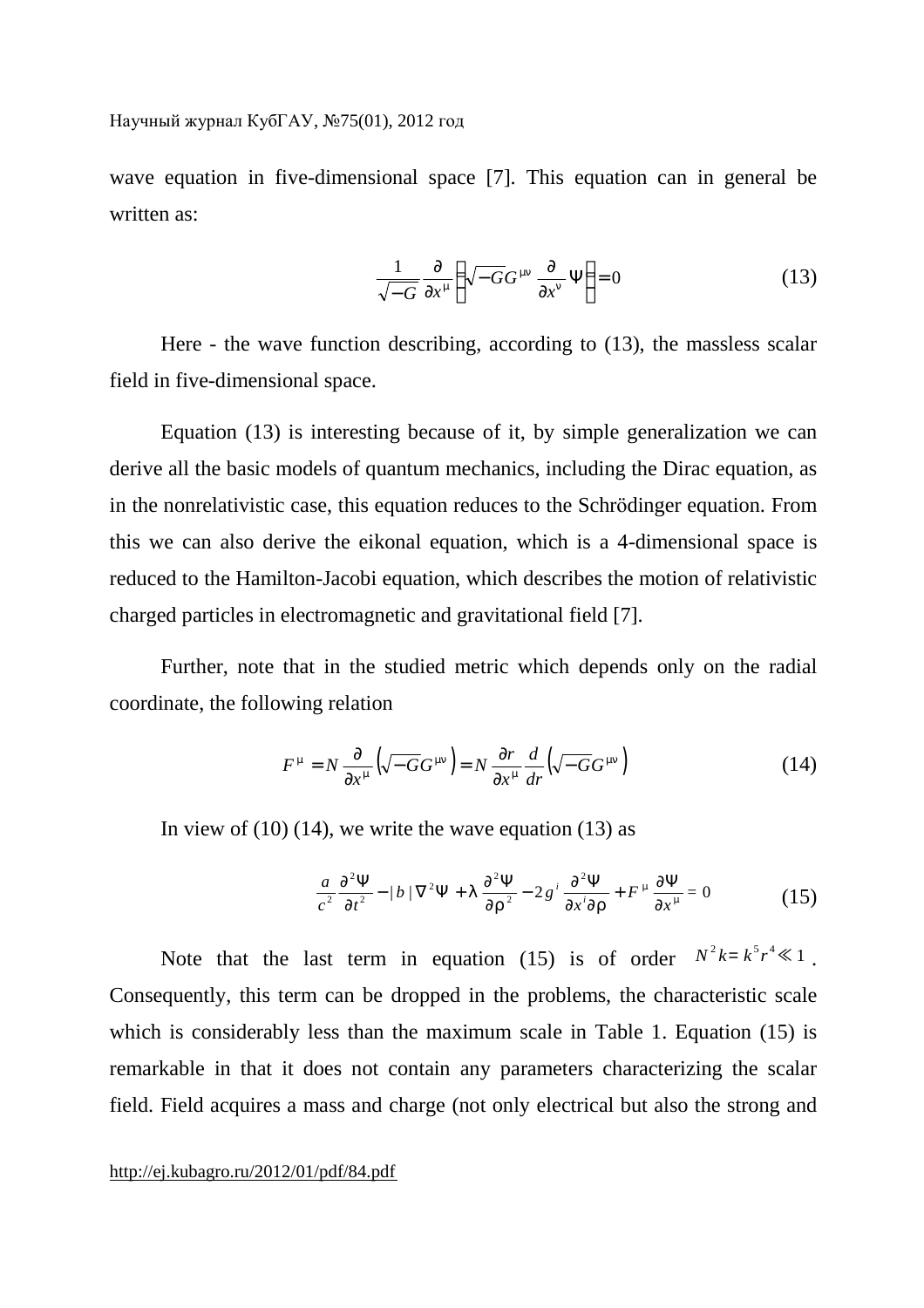weak [7]) in the interaction with the central body, which is due only to the metric and the 5-dimensional space.

## **The spectrum of atomic particles with axial symmetry**

Consider the motion of matter around a charged center of gravity, which has an electrical charge and strong charge, for example, around the proton. In the process of solving this problem it is necessary to define the inertial mass of matter and energy ties. Since equation (15) is linear and homogeneous, this problem can be solved in general.

We introduce a polar coordinate system (*r*,*f*,*z*) with the z axis is directed along the vector potential (6), we put in equation (15)

$$
\Psi = y(r) \exp(i l f + i k_z z - i w t - i k_r r)
$$
\n(16)

Separating the variables, we find that the radial distribution of matter is described by the following equation (here rejected, because of its smallness, the last term in equation (15)):

$$
-\frac{aw^2}{c^2}y - \frac{b}{\left(y_r + \frac{1}{r}y_r - \frac{l^2}{r^2}y - k_z^2y\right)} - \lambda k_x^2 y + 2g^1 c^{-1} w k_x y - 2g^2 k_z k_x y = 0 \tag{17}
$$

We assume that the characteristic scale of the spatial distribution of matter far beyond the gravitational radius  $r \gg \varepsilon^2 / k = 2 \gamma M / c^2$ . Then in the first approximation we can assume that  $a \approx -b \approx 1$ ;  $I = 1 + g_1^2 - g^2 \approx 1$ . We also use the definition of the vector and scalar potential (5), as a result we obtain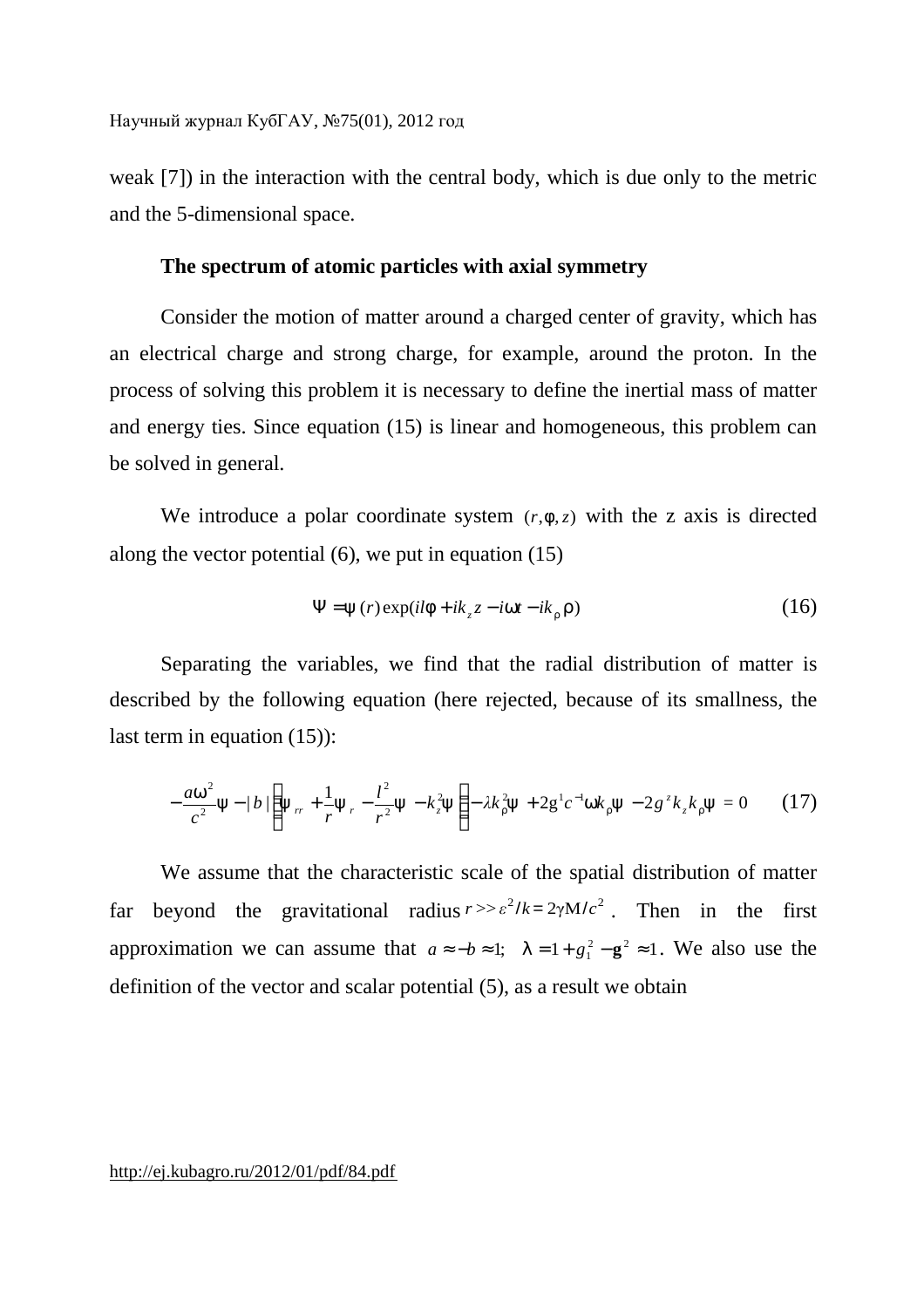$$
y_{rr} + \frac{1}{r}y_r - \frac{l^2}{r^2}y - k_z^2y + \left(K^2 + \frac{k_s}{r}\right)y = 0
$$
  

$$
K^2 = k_r^2 + w^2/c^2, \quad k_g = -2ek_r(k_zu_z + w/c)/k > 0
$$
 (18)

Note that equation (18) coincides in form with what was obtained in [8-9] in the case of axially symmetric solutions of the Schrodinger equation describing the special states of the hydrogen atom. We seek the solution of equation (18) as

$$
y = y_0 \frac{\exp(-r/r_0)}{r^a}
$$
 (19)

Substituting (19) into equation (18), we have

$$
\frac{a^2 - l^2}{r^2} + \frac{2a - 1 + r_0 k_g}{r r_0} + \frac{1}{r_0^2} - k_z^2 + k_r^2 + \frac{w^2}{c^2} = 0
$$
 (20)

Equating coefficients of like powers of r, we obtain the equations for determining the unknown parameters:

$$
a = \pm l, \quad r_0 = \frac{1 - 2a}{k_g}, \quad \frac{1}{r_0^2} - k_z^2 + k_r^2 + \frac{w^2}{c^2} = 0 \tag{21}
$$

The second equation (21) holds only for values of the exponent, for which the inequality  $a < 1/2$  is true. Hence, we find an equation for determining the frequency as

$$
\frac{4e^2k_r^2}{k^2(2l+1)^2}\left(k_zu_z+\frac{w}{c}\right)^2-k_z^2+k_r^2+\frac{w^2}{c^2}=0
$$
 (22)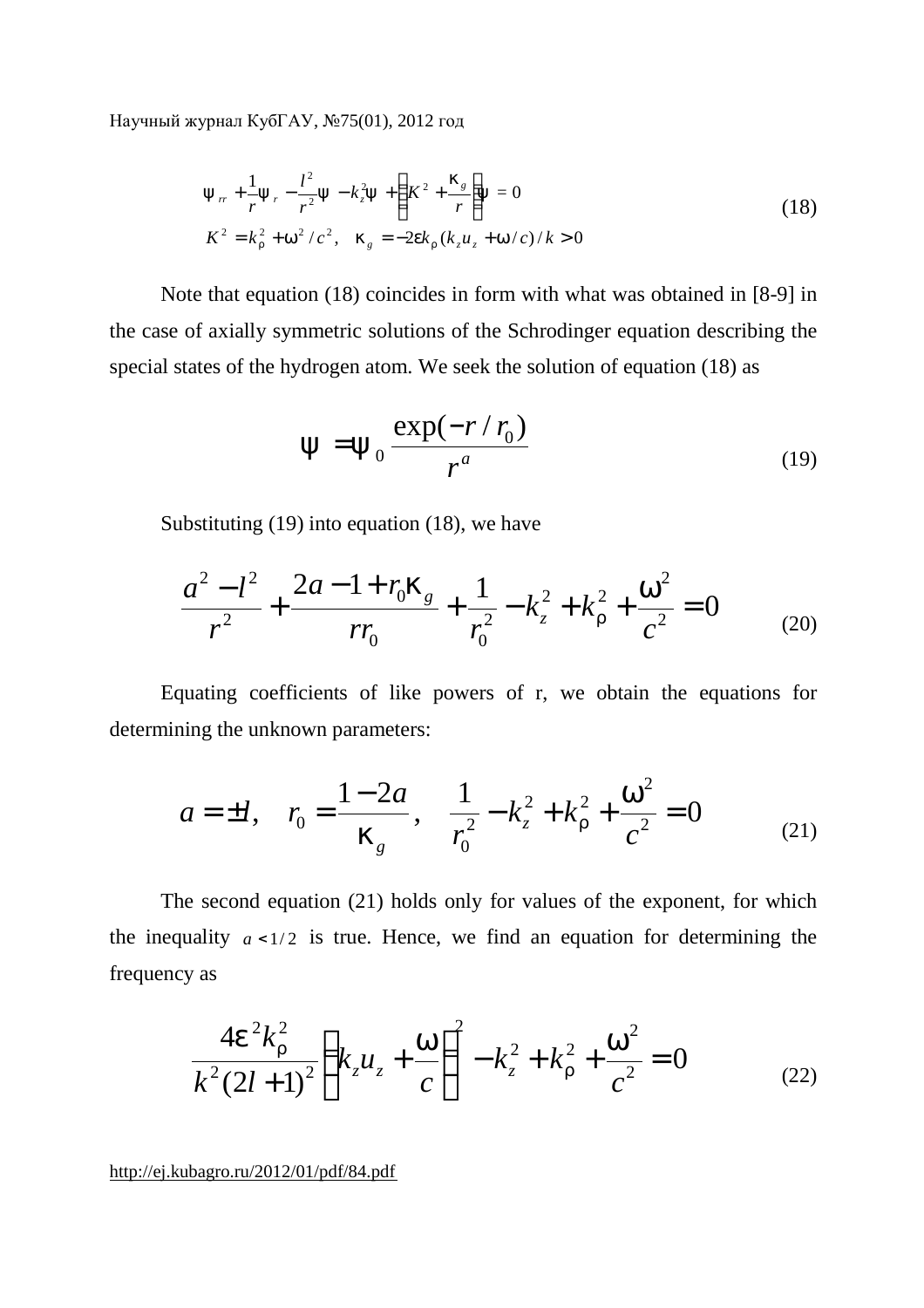It should be noted that the original metric in the five-dimensional space defined by metric tensor (7), which depends only on the parameters of the central body, i.e. the charge and mass of the proton, so the left-hand side of equation (22) should be placed  $e/k = e^2 / m_p c^2$ .

# **State with axial symmetry in the Schrödinger quantum mechanics**

Consider the problem of axially symmetric states of the hydrogen atom in quantum mechanics, Schrödinger [8]. The equation describing the stationary states of an electron with energy *E* in an external potential field  $U = -a\hbar c / r$  (here put the fine structure constant  $a = 1/137,035999679$  in a cylindrical coordinate system is as follows:

$$
\Psi_{rr} + \frac{1}{r} \Psi_r + \frac{1}{r^2} \Psi_{jj} + \Psi_{zz} + \frac{2m}{h^2} (E - U) \Psi = 0 \qquad (23)
$$

We seek the solution of equation (23) as

$$
\Psi = y(r) \exp(ilj + ik_z z)
$$
 (24)

Substituting (24) into equation (23), we obtain

$$
y_{rr} + \frac{1}{r}y_r - \frac{l^2}{r^2}y - k_z^2y + \frac{2m}{h^2}\left(E + \frac{ahc}{r}\right)y = 0
$$
 (25)

Comparing equations (25) and (18), we find their full identity, so the solution of equation (25) can also be found in the form (19). In this case the system of equations for determining the parameters similar to (21)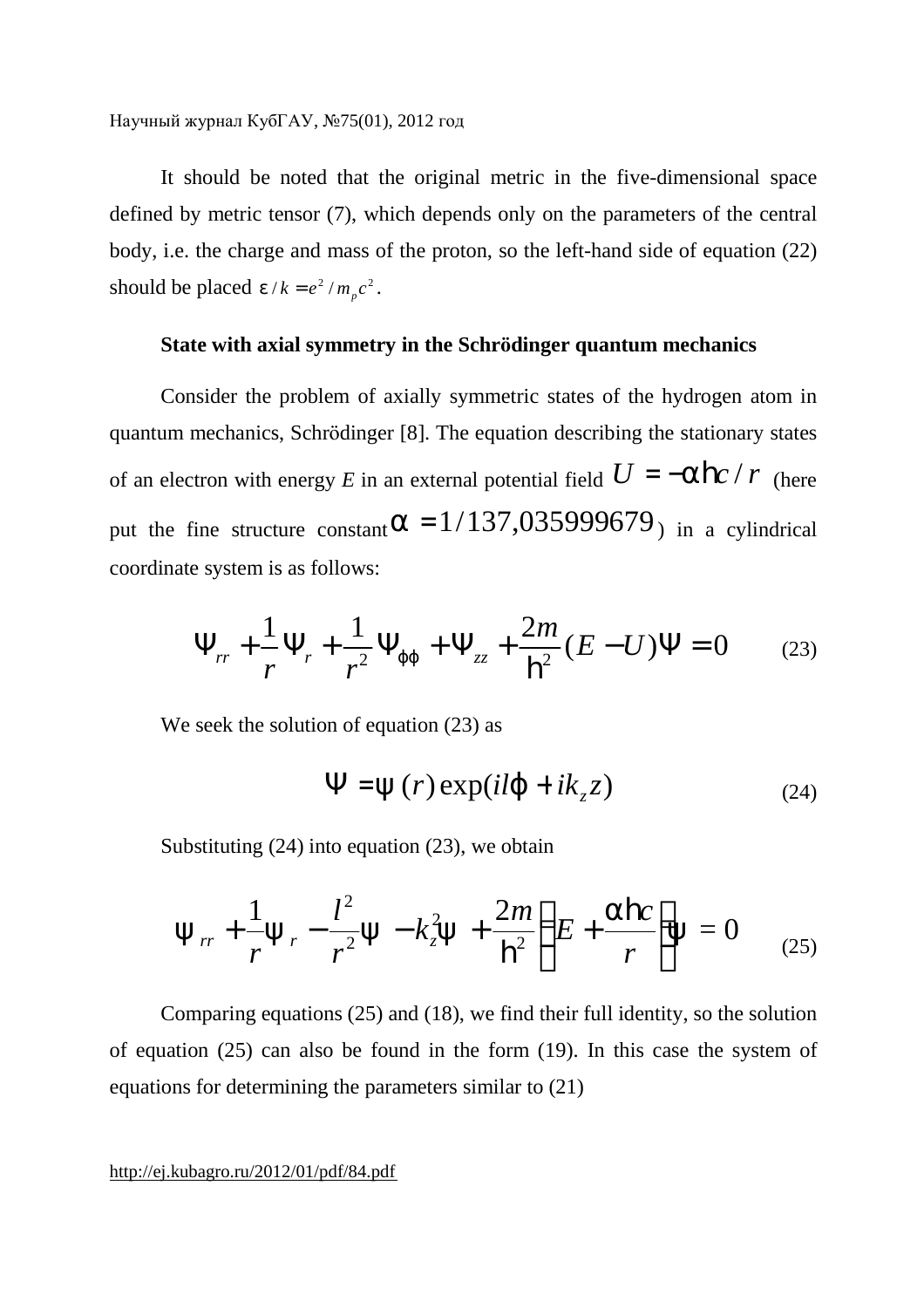$$
a = \pm l
$$
,  $r_0 = \frac{1 - 2a}{2a} \frac{\mathbf{h}}{mc}$ ,  $\frac{1}{r_0^2} - k_z^2 + \frac{2mE}{\mathbf{h}^2} = 0$  (26)

The equation for the energy in this case has the form

$$
\frac{4a^2}{(1+2l)^2} \frac{m^2c^2}{h^2} - k_z^2 + \frac{2mE}{h^2} = 0
$$
 (27)

It is believed that the energy states of a hydrogen atom depend on the reduced mass  $m = m_e m_p / (m_p + m_e) \approx m_e$ . In the following analysis we use this mass scale.

## **Parameters of the 5-dimensional atom**

Bound states of the hydrogen atom have the energy, which is represented by the first term in equation (22) and (27). Since we are considering the same atom, we equate these terms, pre-multiplying them by a constant factor  $h^2/2m_i$ . As a mass scale will be used in equation (27) the reduced mass  $m = m_e m_p / (m_p + m_e) \approx m_e$ , and in equation (22) a mass scale  $m_1$ , which we define below, we have

$$
\frac{\mathbf{h}^2 e^2}{m_1 k^2} k_r^2 (k_z u_z + w/c)^2 = \mathbf{a}^2 mc^2
$$
 (28)

Note that a similar equation was obtained in [9], although in this paper we give an exact solution of the original equations, and in [9] - approximate solution based on the assumption of the existence of classical trajectories.

Using the parameters of the metric, we reduce equation (28) to the form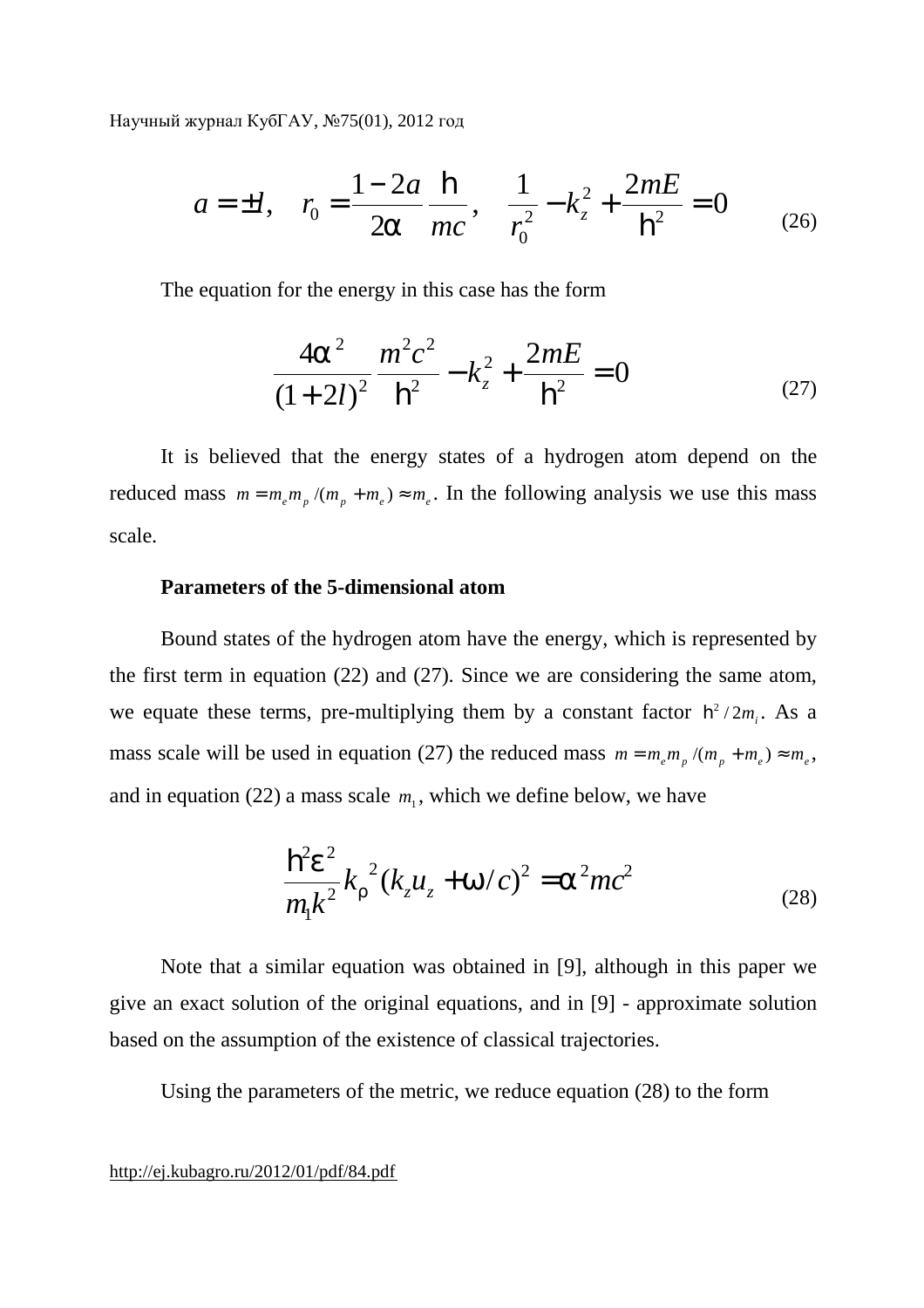$$
(k_z u_z + w/c)^2 = \frac{m_p^2 c^2}{h^2} \frac{m_1 mc^2}{h^2 k_r^2}
$$
 (29)

Since the wave vector  $k<sub>z</sub>$  is arbitrary, and the frequency must satisfy the equation (22) and equation (29), we must assume that this is achieved by selecting  $k_r$ . Expressing this parameter from equation (29) and substituting it into equation (22), we find from (28)

$$
\frac{4a^2m_1m}{h^2(2l+1)^2} + \frac{m_p^2m_1m}{h^4} \left(k_zu_z + \frac{w}{c}\right)^{-2} - k_z^2 + \frac{w^2}{c^2} = 0
$$
 (30)

The first term in equation (30) describes the electromagnetic interaction is small compared with the others, so it can be neglected, resulting in equation (30) reduces to

$$
\frac{m_p^2 c^2}{h^2} \frac{m_1 m c^2}{h^2} = \left(k_z^2 - \frac{w^2}{c^2}\right) \left(k_z u_z + \frac{w}{c}\right)^2
$$
(31)

The simplest result is obtained in the absence of magnetic interaction, i.e. at  $u_z = 0$ . In this case, we find from equation (31)

$$
\frac{W}{c} = \pm \sqrt{\frac{k_z^2}{2} \pm \sqrt{\frac{k_z^4}{4} - \frac{m_p^2 m m_l c^4}{h^4}}}
$$
(32)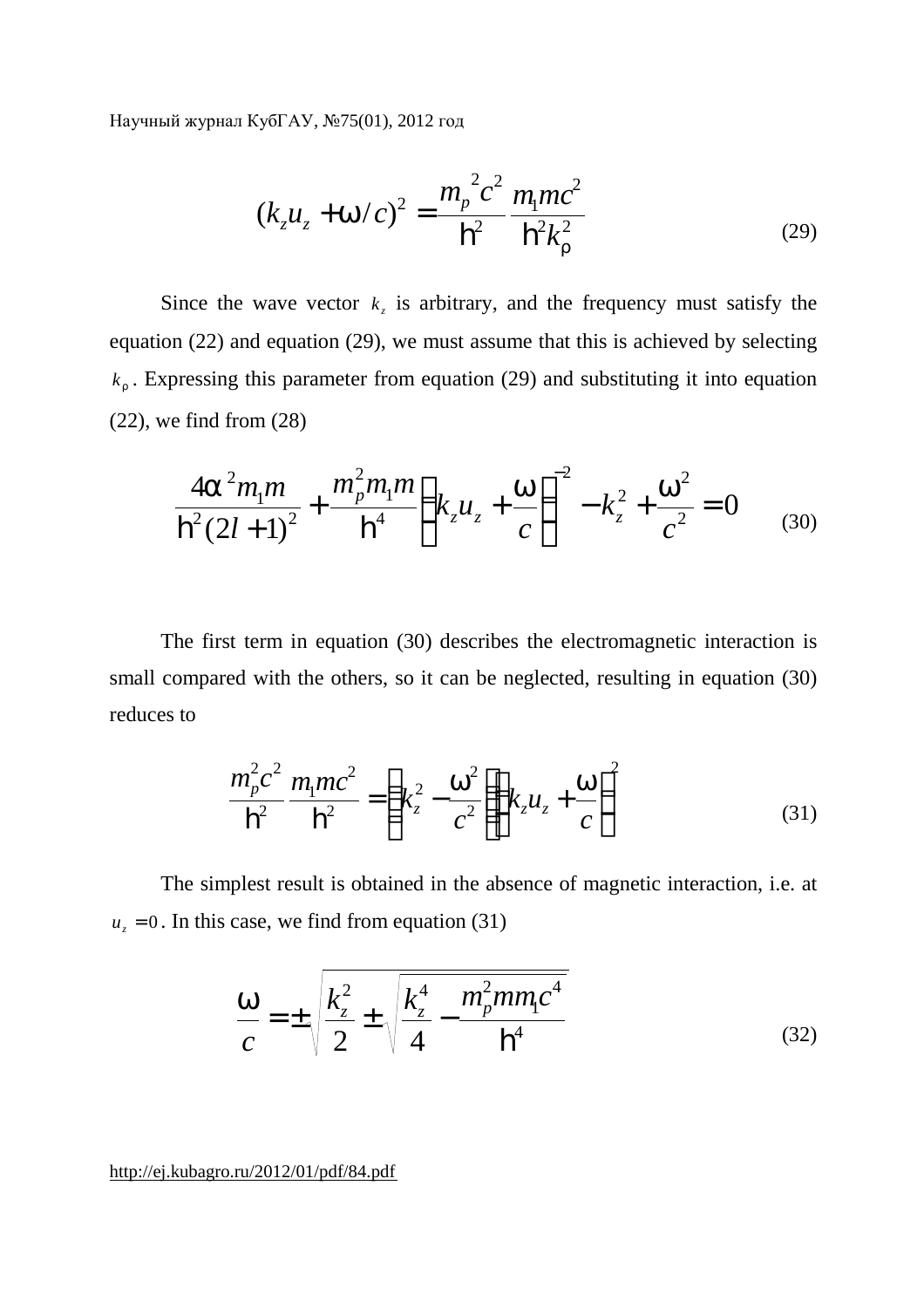It follows that the scalar field has a frequency boundary and the boundary values of the wave vector, which is determined from (32) according to

$$
W_e = W|_{k_z = k_e} = \pm \frac{c^2 \sqrt{m_p \sqrt{mm}}}{\hbar}, \quad k_e = \pm \frac{c \sqrt{2m_p \sqrt{mm}}}{\hbar}
$$
(33)

Finally, assuming that the lower cutoff frequency corresponds to the effective mass of an electron  $hw = \pm mc^2$ , we find the unknown mass scale

$$
m_1 = m^3 / m_p^2 \approx 2,96285 \cdot 10^7 m_e \tag{34}
$$

The rest energy of which  $m_1c^2 = 0.151319eV$  corresponds to a temperature of about 1756K.

The wave vector of the fifth dimension is  $k_r = \pm mc/\mathbf{h}$ , the sign is determined in accordance with the third equation (18), in which the parameter of interaction put as  $k_{g} > 0$ . The distribution of density in the toroid atom, calculated from equation (19) for  $l = 1$  is shown in Fig. 1.

In Fig. 2 the relationship between momentum and energy in Lorentz's theory, in five-atom, and for electromagnetic radiation are shown. Note that the dispersion relation for the five-atom has four branches. In Fig. 2 shown only two branches, which correspond to positive values of energy - (32) with a positive sign before the radical, and with the signs + and - under the radical, respectively. Note that for the excitation of vibrations in five-dimensional atom need to make the minimal momentum  $p = \sqrt{2}mc$ , which corresponds to the energy  $E = mc^2$ .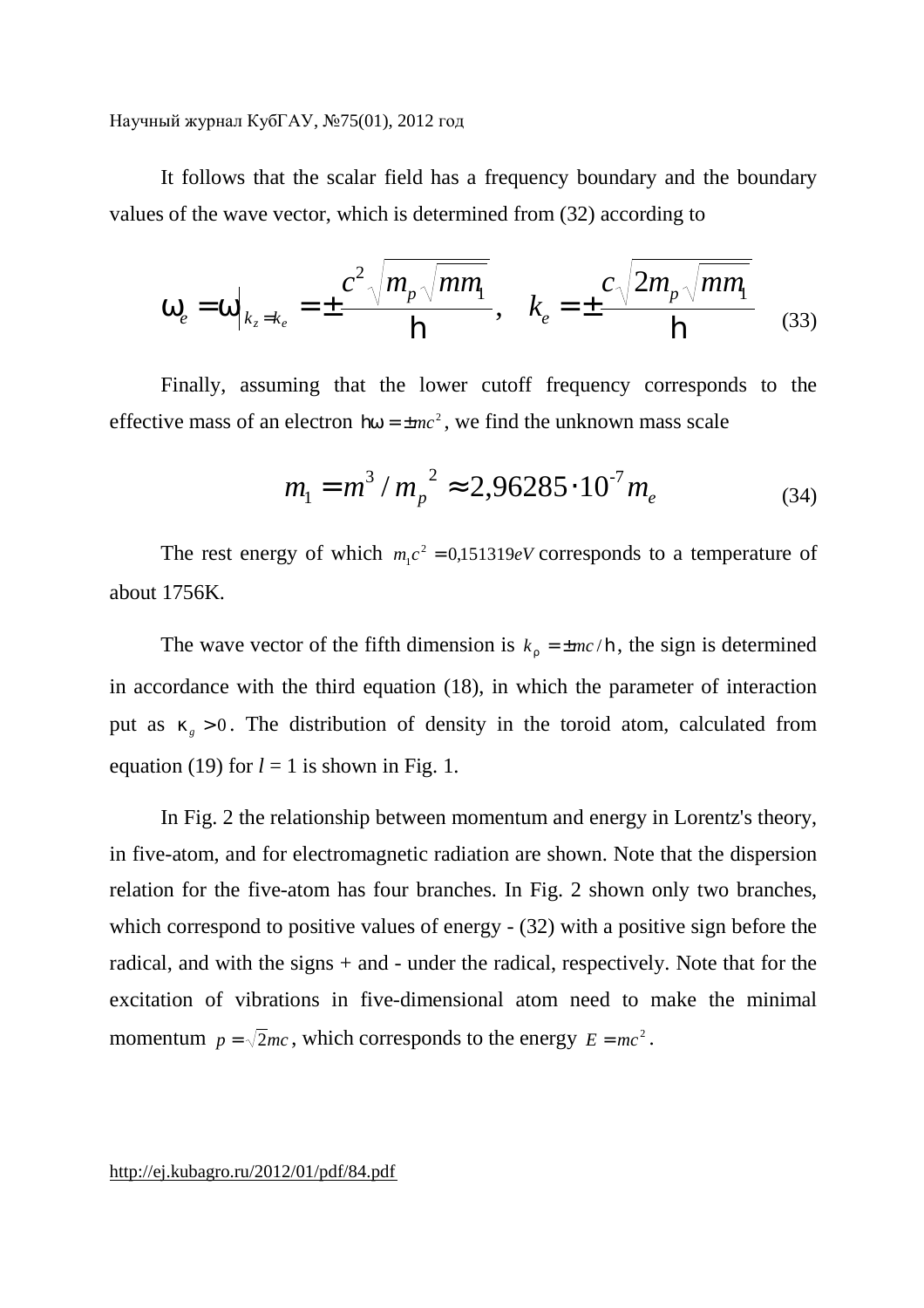

Figure 1: The density distribution in a toroid atom, calculated from equation (19) at  $l = 1$ .

Interestingly, the dispersion relation in the five-atom, along with the ascending branch  $E = cp$ , has a descending branch, for which higher values momentum  $p \gg \sqrt{2}mc$  correspond to low energy  $E \ll mc^2$ . If such a branch of the dispersion relation does exist, then it opens up great possibilities in the jet engines new generation.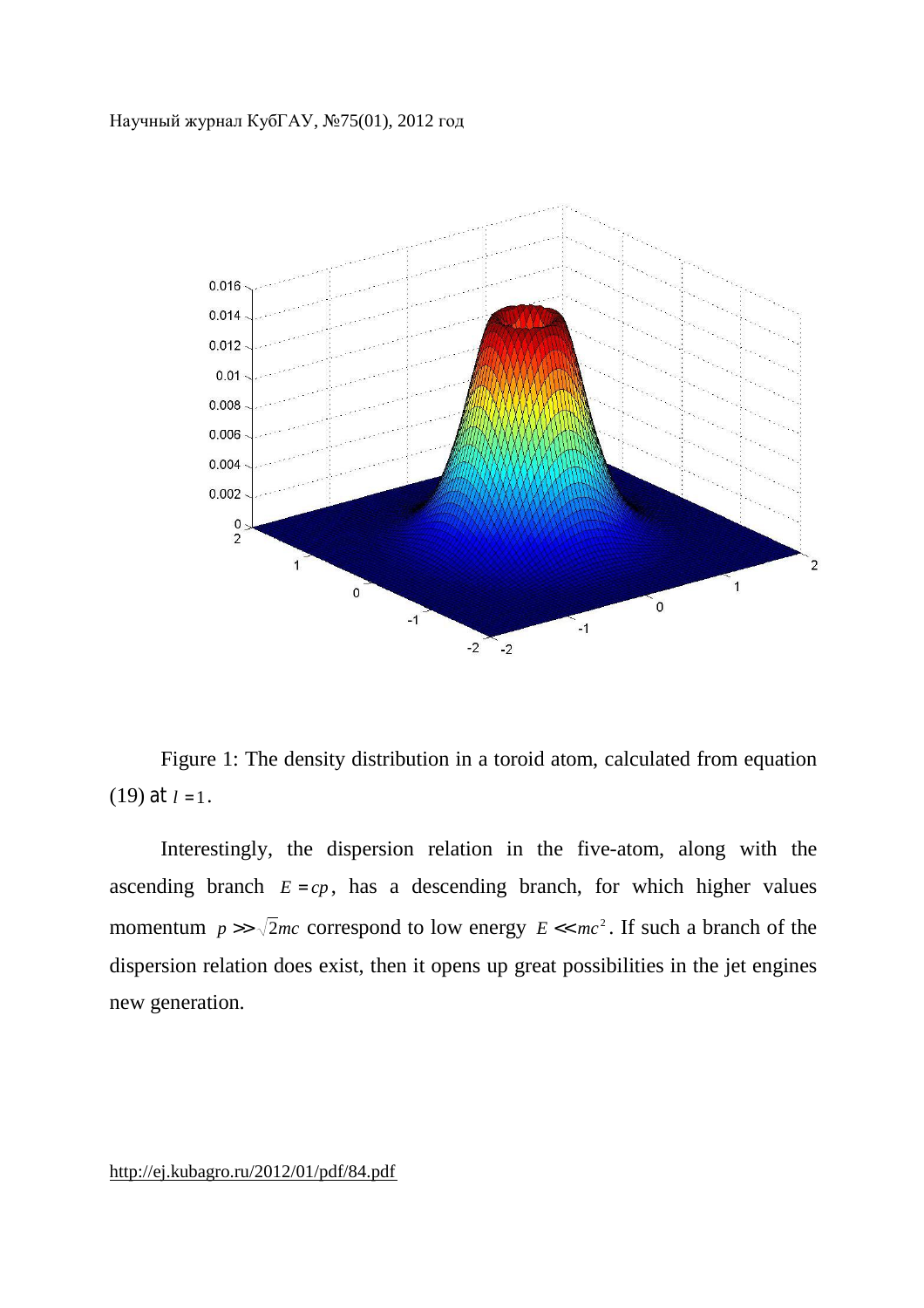

Figure 2: Energy-momentum dispersion relation: 1) Lorentz theory; 2) the five-atom Eq. (32); 3) electromagnetic radiation  $E = cp$ .

Thus, the set of electron states in a hydrogen atom has analogy with an axial symmetry in 5-dimensional atom, consisting of a proton and a scalar massless field. Based on this analogy, the parameters of five-atom dispersion relations (30) - (32) have been derived. Note that the dispersion relation (32) does not contain the interaction parameters, so it is applicable not only for atoms but also for the free particles - electrons in a particular state.

# **The structure of the neutron**

The experimentally determined main properties of the neutron are shown in Table 2. The average lifetime of a free neutron is about to 885.7 c. A neutron decays into a proton, electron and antineutrino in the scheme (beta decay):

$$
n^0 \to p^+ + e^- + \overline{n}_e \tag{35}
$$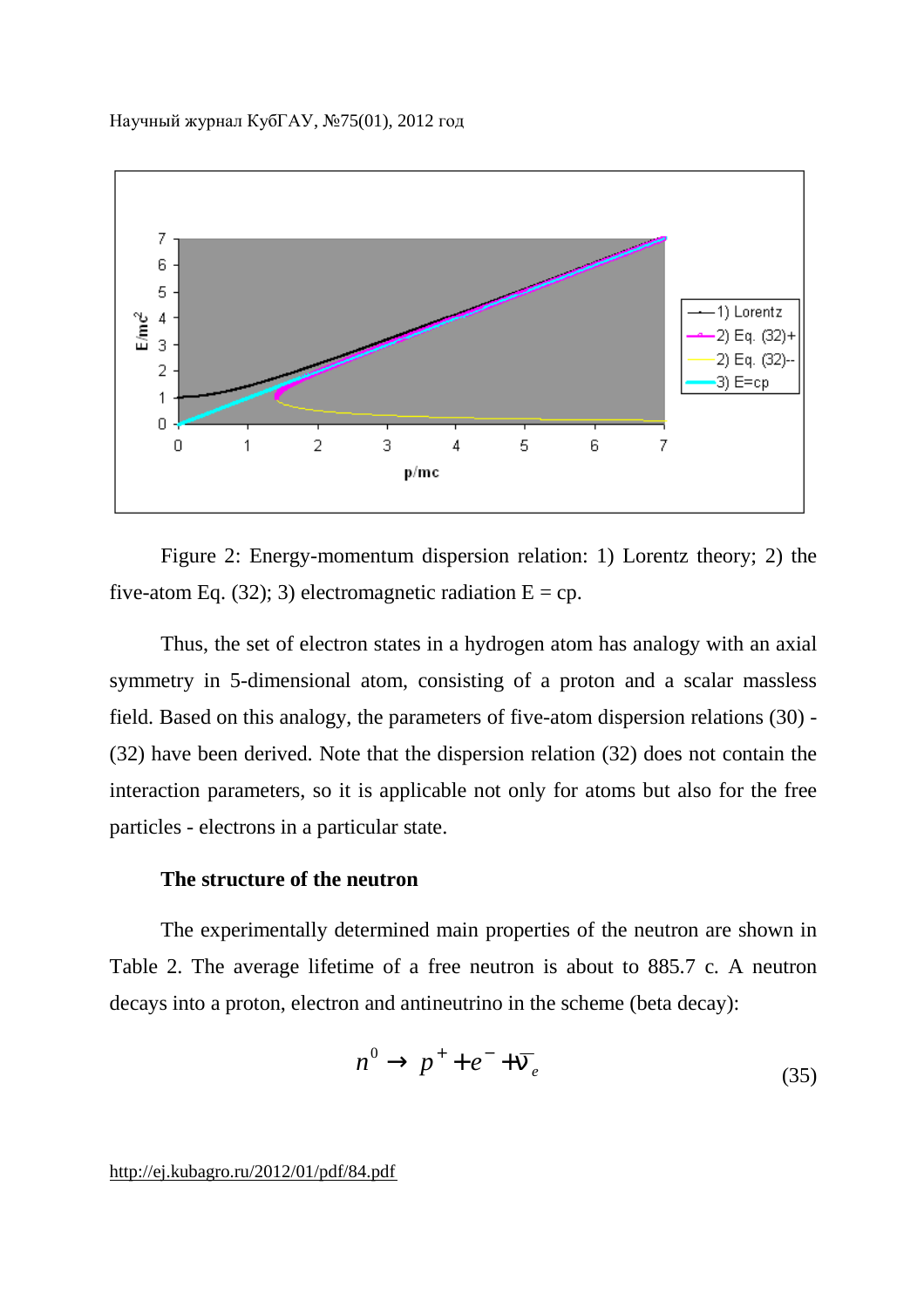Table 2: The fundamental properties of elementary particles involved in the reaction (35) [10].

| <b>Elementary</b><br>particle                                                              | Neutron $n^0$                  | Proton p <sup>+</sup>           | Electron e                       | $\bm{n}_e$       |
|--------------------------------------------------------------------------------------------|--------------------------------|---------------------------------|----------------------------------|------------------|
| Mass, MeV/c2                                                                               | 939.565560(81)                 | 938.272013(23)                  | 0.510998910(13)                  | $< 2.2$ eV       |
| <b>Charge, Coulomb</b>                                                                     | $\bf{0}$                       | $1.602176487(40)\times10^{-19}$ | $-1.602176487(40)\times10^{-19}$ | 0                |
| The magnetic<br>moment, nuclear<br>magneton $(N)$ or<br><b>Bohr</b> magneton<br><b>(B)</b> | $-1.9130427(5)$ µN             | $2.792847351(28)$ µN            | $-1.00115965218111 \,\mu B$      | $10^{-19} \mu_B$ |
| <b>Electric dipole</b><br>moment                                                           | $<$ 2.9×10 <sup>-26</sup> e.cm | $< 5.4 \times 10^{-24}$ e.cm    | ?                                | 9                |

It was found that the proton in the nucleus may be transferred in accordance with the scheme of the neutron inverse beta-decay

$$
p^+ \to n^0 + e^+ + n_e \tag{36}
$$

Another possible channel is the electron capture:

$$
p^+ + e^- \to n^0 + n_e \tag{37}
$$

<http://ej.kubagro.ru/2012/01/pdf/84.pdf> The first theory of beta decay proposed in 1933 by Enrico Fermi. Later it was suggested several theories, including the theory of Feynman and Gell-Mann [11]. At the present time, according to the present standard model, the reaction (35) comes with the participation of the intermediate vector gauge boson  $W^-$  [12]. In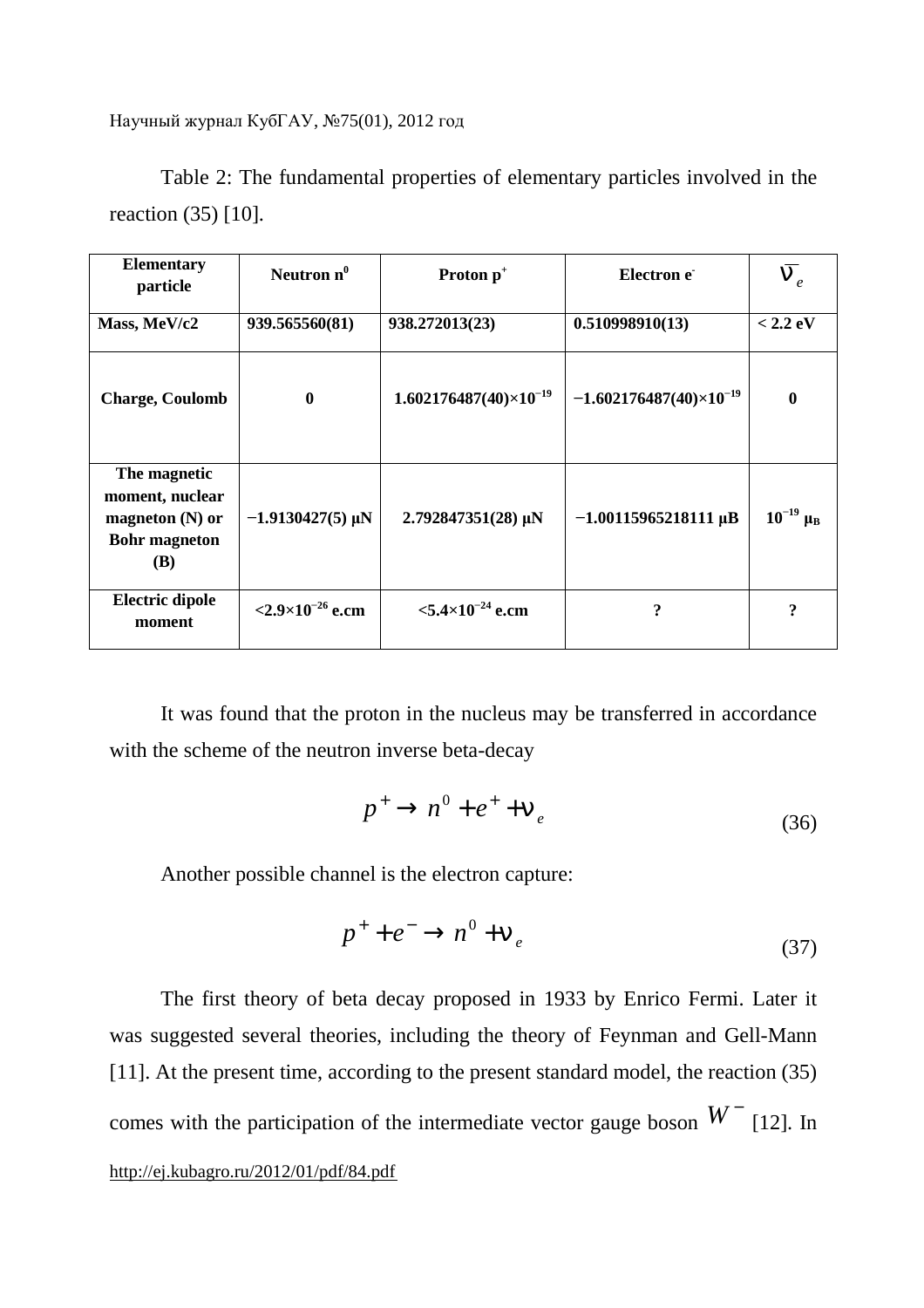this model, protons and neutrons are composite particles containing three quarks on. However, protons are split into their component parts have failed, although it is believed that hadronic jets observed in experiments on collisions of protons at high energy, are the quark-gluon plasma [13].

It was found that the distribution of electric charge in the neutron consists of a negatively charged outer coat, inner layer of positively charged and negatively charged nucleus [14]. From the decay scheme (35) and classical representations of the interaction of charged particles, one would assume that the proton forms together with the electron kind of hydrogen atom, which explains the observed electromagnetic structure of the neutron [15]. But we know that the state describing the hydrogen atom with a large binding energy, consistent hydrino [16- 18]. In these states, the mass of the hydrogen atom is different from that of the proton by a small amount  $am_ec^2$  that is not consistent with the large mass of the neutron, exceeding the total mass of a proton and an electron by an amount  $(m_n - m_p - m_e)/m_e = 1,531015$ .

Consider the five-state hydrogen atom, which correspond to the parameters of the neutron and proton in Table 1. In this case, there are no similar solutions, which are described a neutron on the basis of relativistic Dirac or Klein-Gordon equation. The wave vector of the fifth dimension can be determined from the third equation (22), as a result we find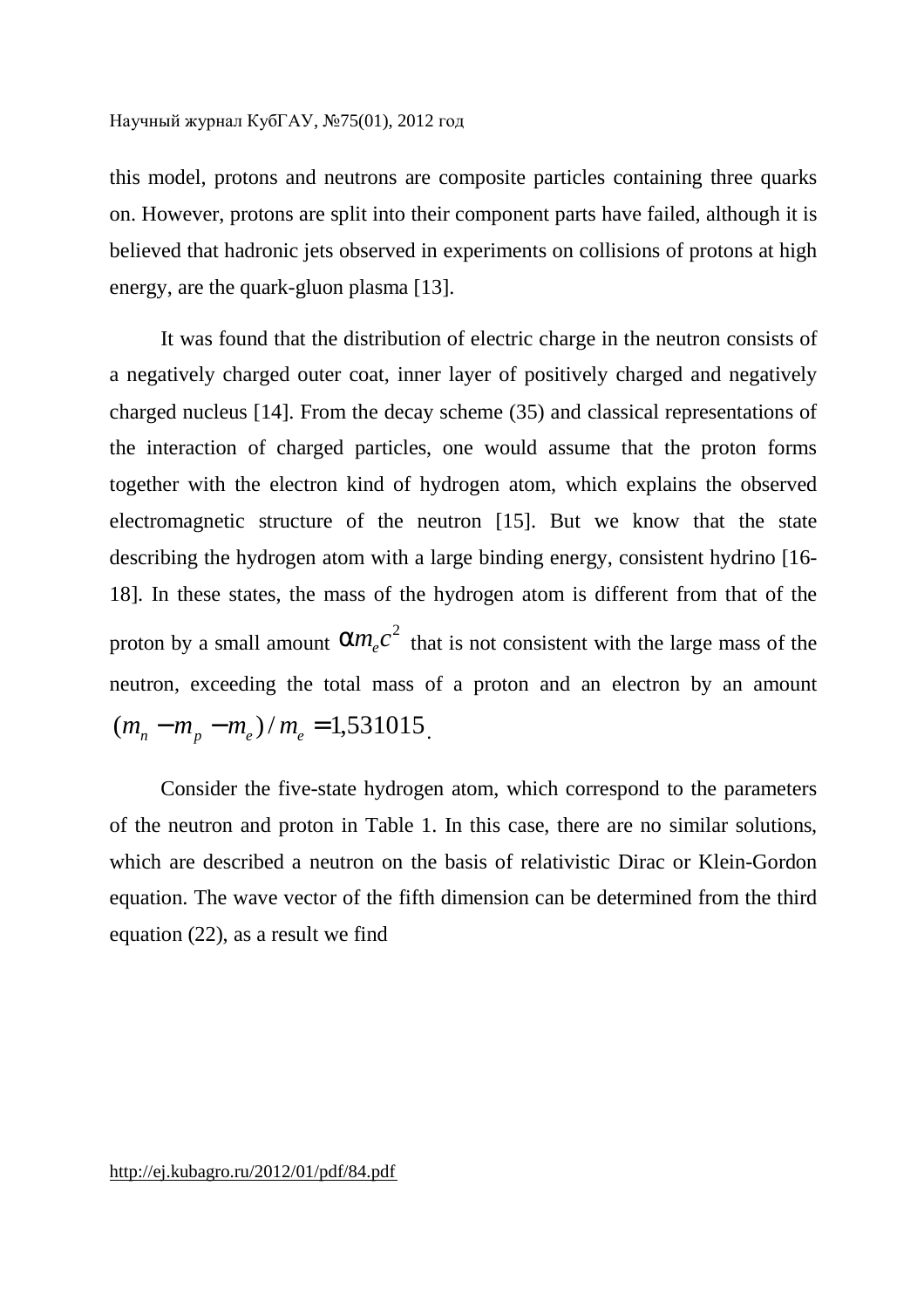$$
S = \frac{P^2 - E^2}{1 + b(Pu + E)^2}, k_r = \pm \frac{m_e c}{\hbar} \sqrt{S}
$$
  

$$
b = \frac{4e^2}{\hbar^2 k^2} \frac{m_e^2 c^2}{(1 - 2a)^2}, P = \frac{\hbar k_z}{m_e c}, E = \frac{\hbar w}{m_e c^2}
$$
 (38)

Surface, which is given by the first equation (38), depends on the interaction parameter, which in turn depends on the type of interaction. In general, we can set, but the square of the charge can take three values of [7], which correspond to the electromagnetic, strong and weak interactions, respectively - see Table 3.

| Interaction type | Charge                        | Parameter of<br>Interaction, b |
|------------------|-------------------------------|--------------------------------|
| Electromagnetic  | $e^2 = a \mathbf{h} c$        | 6.3179E-11                     |
| Strong           | $e_s^2 = e^2 (m_p/m_e)^{3/2}$ | 4.97091E-06                    |
| Weak             | $e_w^2 = e^2 (m_e/m_p)^{3/2}$ | 8.0299E-16                     |

Table 3: The parameter b for the three types of interaction with  $a = 0$ 

As follows from Table 2, the effect of the interaction parameter on the dispersion relation, even in the case of strong interaction manifests itself at energies of about 300 electron masses. There is however a special case where  $a \rightarrow 1/2$ . Then, it follows from (38) the interaction parameter can take any value. In this particular case, all interactions are compared with each other in the sense that there always exists a value of the exponent, for any type of interaction we have the product parameters.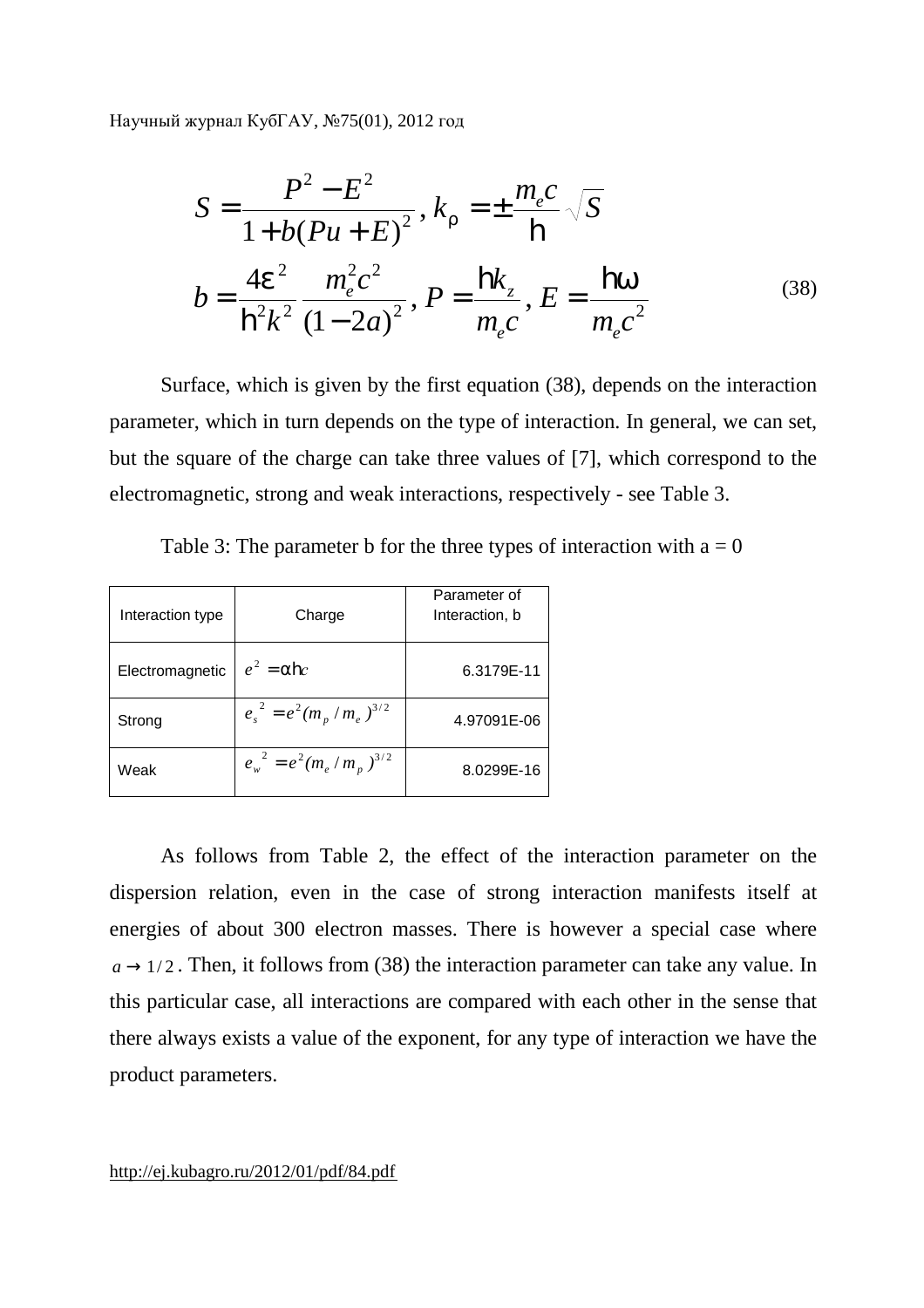The surface  $S = S(P, E)$  for parameter values  $b = 0.039026$ ;  $u = u_z = 1$  is shown in Figure 3. Each section of the surface for positive values of S determines the line of dispersion equation:  $E = E(P, S)$ .



Figure 3: Surface, which characterizes the special states of a hydrogen atom at  $b = 0.078051; u = u_z = -1$ .

Note that a special case  $a = 1/2$  was considered for the Schrödinger equation in [8] and equation (18) in [9]. The common property of these states lies in the fact that the electron approaches the nucleus for a short distance of the order of the classical electron radius. For example, in the model [15] we have

$$
r_0 / r_e = 0.4777778
$$
,  $r_e = e^2 / m_e c^2$ ,  $L = 1.376791$  **ah** (39)

With this approximation may form a neutron? Consider the dispersion relation that characterizes this condition. Solving the first equation (38) with respect to energy, we find the dispersion relation - Fig. 4, which allows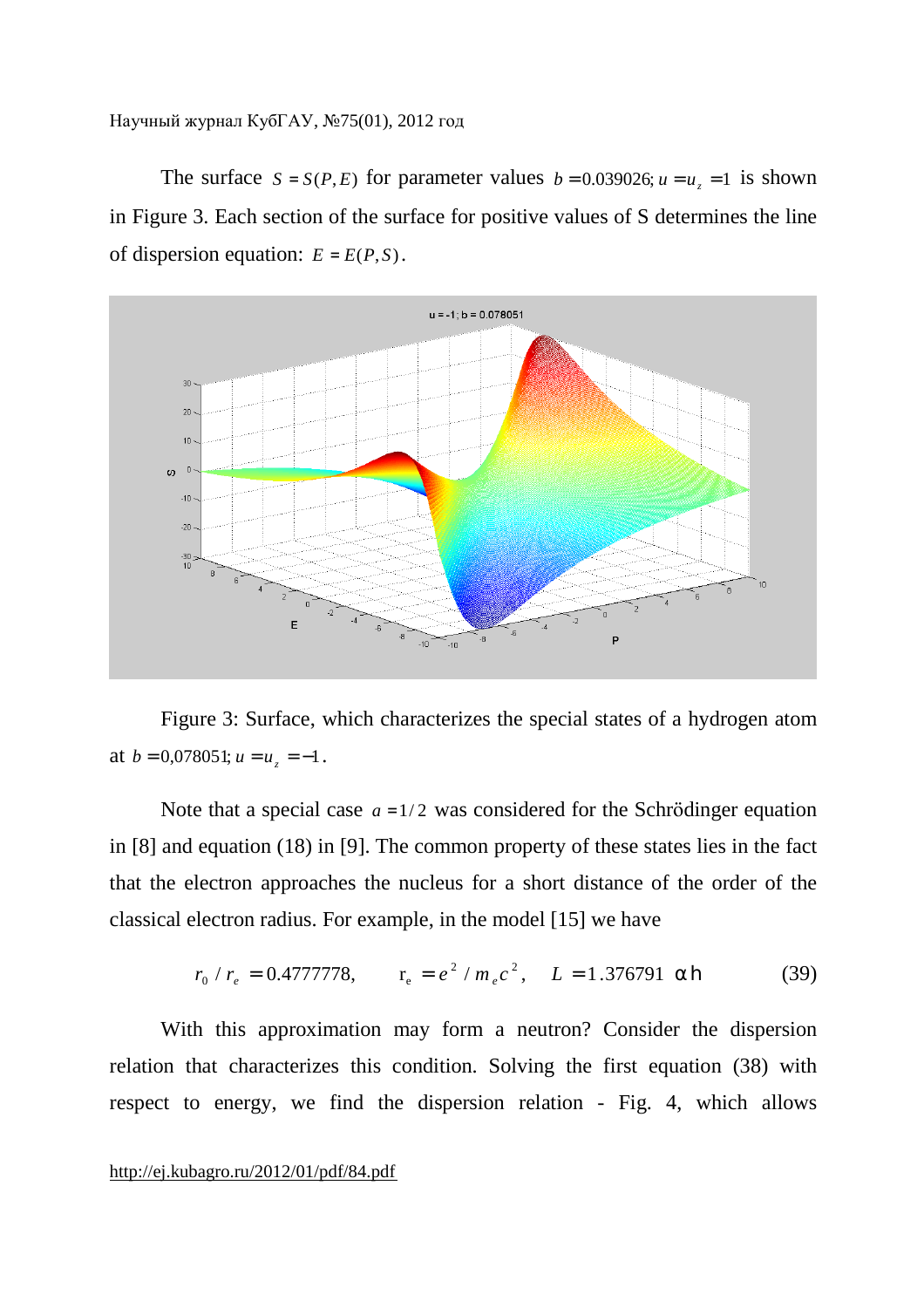determining the minimum energy and momentum of a scalar field in a particular state, using the conditions for the ascending part of the spectrum:

$$
E_m = (m_n - m_p) / m_e \approx 2.531015; \quad \lim_{P \to \infty} E/P = 1
$$



Figure 4: Energy-momentum dispersion relation which characterizes the special states of a hydrogen atom at  $b = 0.078051$ ;  $u = u_z = -1$ .

These conditions allow us to determine the numerical values of other parameters

$$
E_m = 2.531015;
$$
  $P_m = 5.06203;$   $S = 12.81208;$   $b = 0.078051$  (40)

Note that the dispersion curves in Fig. 2 and 4, describing the special states of the hydrogen atom are similar, since both contain an ascending and descending branch, as well as maximum limit of the spectrum. For the excitation of these states must report a minimum momentum, i.e. their occurrence is possible, for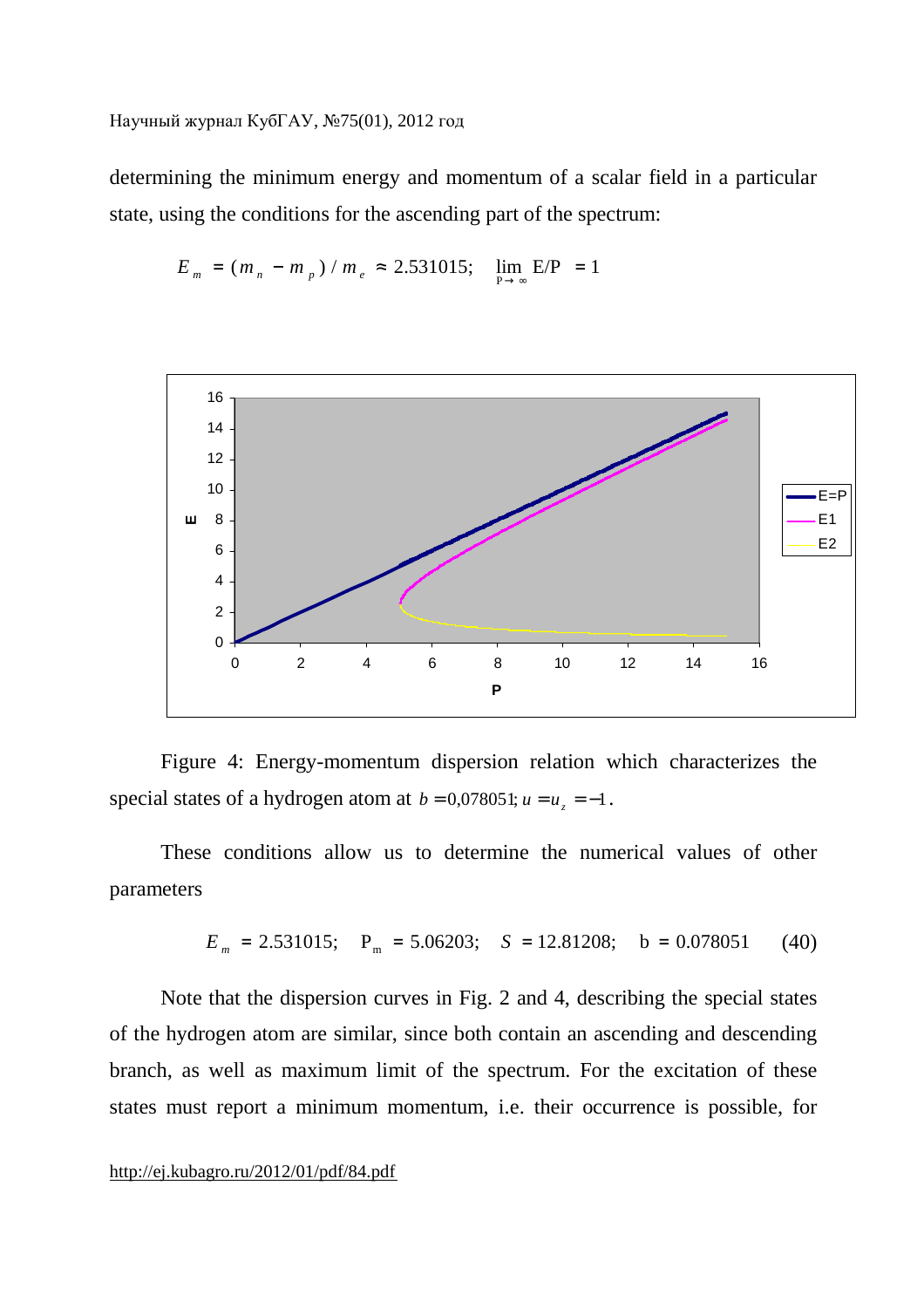example, in the collision of solid bodies. The difference between them is the same in that the states described by equations (28-32), the wave vector in the fifth dimension is defined in the process of solving the problem, whereas the parameters of the state of the dispersion relation shown in Fig. 4, are determined from the equation (48), in which the wave vector in the fifth dimension is given constant. The size of the hydrogen atom in this state is determined by the Compton wavelength of an electron:

$$
r_0 / I_e = 1 / E \approx 0.395098, \qquad I_e = \mathbf{h} / m_e c \tag{41}
$$

As it known, the state of the hydrogen atom, have a characteristic size (41), associated with hydrino [7-8, 16-18]. For the first time, these states were obtained by Sommerfeld in 1923 as a solution of the Klein-Gordon equation for the relativistic hydrogen atom. Note that the Sommerfeld solution can be obtained on the basis of equation (17), provided, that in the absence of magnetic interaction. At present there is not just a theory, but a lot of experiments confirming the hypothesis of the existence of special states of the hydrogen atom - hydrino [18]. Solution obtained above is a generalization of known results [16-17] to the case of magnetic interaction caused by the Kerr metric [4].

Note that the dispersion relation  $S = S(P, E)$  obtained by section of the surface shown in Fig. 3, is invariant with respect to the choice of scale. Therefore, choosing a scale of the classical electron radius, we obtain

$$
r_0 / r_e = 1 / E \approx 0,395098, \qquad r_e = e^2 / m_e c^2 \tag{42}
$$

This result is consistent with the data (39), but the final choice of scale in the model depends on the determination of the neutron magnetic moment [15], which is beyond the scope of this paper.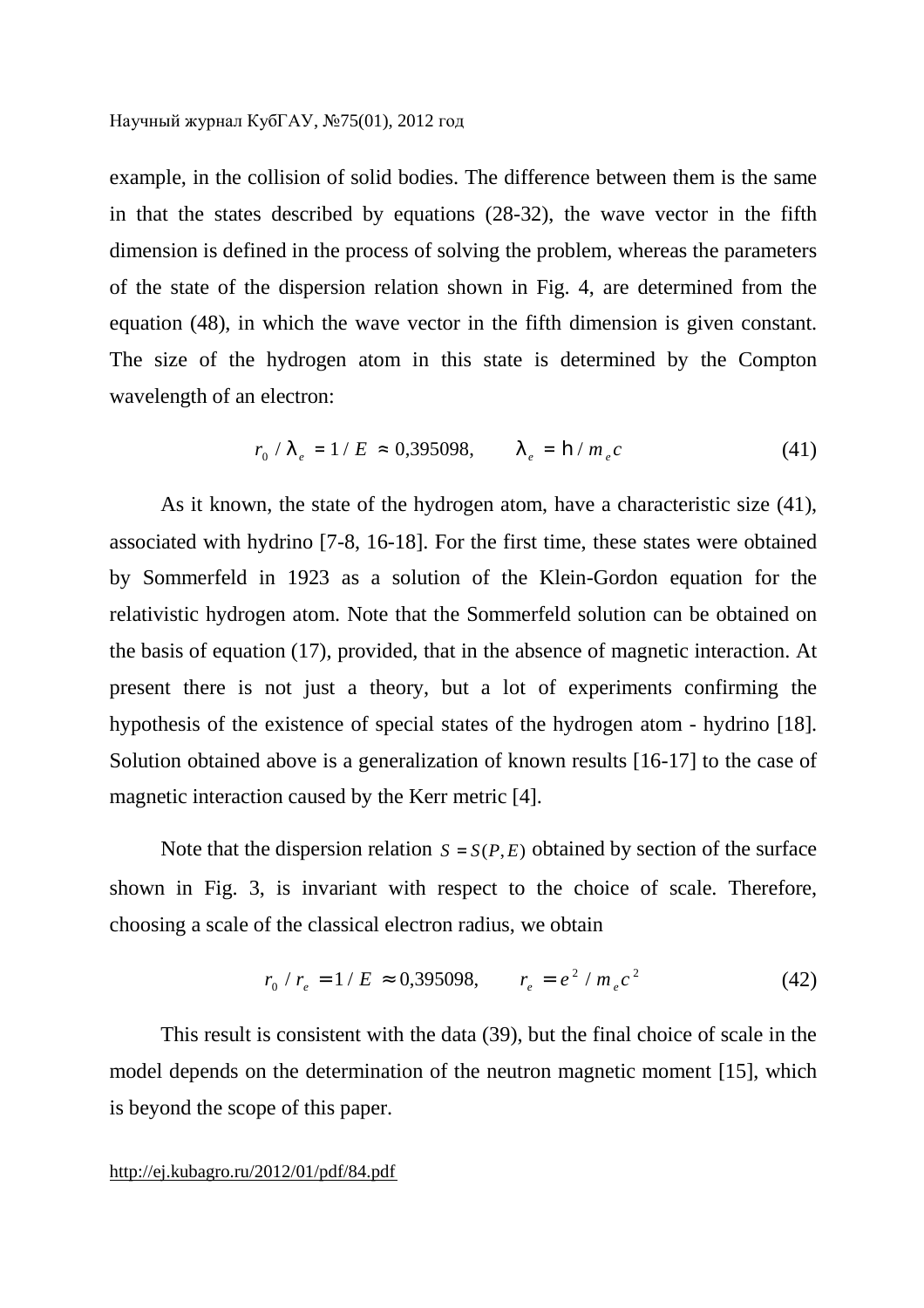Thus, we have shown that there are specific states of the hydrogen atom, which describe a particle with mass and size of the neutron. These states arise in the interaction of protons with a massless scalar field. The resulting interaction density distribution of the scalar field corresponds to the Yukawa potential

$$
y^2 = y_0^2 \frac{\exp(-2r/r_0)}{r^{1-d}}, d = 1 - 2a < 1
$$

Further study of this problem may be related with the influence of the scalar field on a standard metric in Kaluza-Klein theory [5].

### **References**

- 1. Einstein A., Pau1i W.— Ann of Phys., 1943, v. 44, p. 131. (см. Альберт Эйнштейн. Собрание научных трудов. Т. 2. – М., Наука, 1966, статья 123).
- 2. Kaluza, Theodor. Zum Unitätsproblem in der Physik. Sitzungsber. Preuss. Akad. Wiss. *Berlin. (Math. Phys.)* **1921**: 966–972.
- 3. K . Lake. Reissner-Nordstrom-de Sitter metric, the third law, and cosmic censor-ship// Phys. Rev. D 19, 421 ( 1979 ) .
- 4. Alexander Burinskii. Kerr Geometry as Space-Time Structure of the Dirac Electron//arXiv:0712.0577v1 [hep-th], 4 Dec 2007
- 5. V. Dzhunushaliev. Wormhole solutions in 5D Kaluza-Klein theory as string-like objects// arXiv:gr-qc/0405017v1
- 6. Jorma Louko, Robert B. Mann, Donald Marolf. Geons with spin and charge // <http://arxiv.org/abs/gr-qc/0412012v2>
- 7. Трунев А.П. Фундаментальные взаимодействия в теории Калуцы-Клейна// Научный журнал КубГАУ. – Краснодар: КубГАУ, 2011. – №07(71). С. 502 – 527. – Режим доступа:<http://ej.kubagro.ru/2011/07/pdf/39.pdf>
- 8. Alexander Trunev. Electron structure, hydrino and cold fusion//Chaos and Correlation, № 11, Nov. 25, 2011, [http://chaosandcorrelation.org/Chaos/CR11\\_2011.pdf](http://chaosandcorrelation.org/Chaos/CR11_2011.pdf)
- 9. Alexander Trunev. Electron structure in Kaluza-Klein theory //Chaos and Correlation, №12, Dec. 7, 2011 [http://chaosandcorrelation.org/Chaos/CR12\\_2011.pdf](http://chaosandcorrelation.org/Chaos/CR12_2011.pdf)
- 10. Mohr P.J., Taylor B.N., Newell D.B. CODATA recommended values of the fundamental physical constants// Reviews of Modern Physics 80: 633–730. 2006.
- 11. Richard P. Feynman. The Theory of Fundamental Processes. Addison Wesley. ISBN 0- 8053-2507-7. (1961).
- 12. J. Christman. The Weak Interaction. Physnet. Michigan State University, 2001. [http://physnet2.pa.msu.edu/home/modules/pdf\\_modules/m281.pdf](http://physnet2.pa.msu.edu/home/modules/pdf_modules/m281.pdf)
- 13. Hunting the Quark Gluon Plasma. RESULTS FROM THE FIRST 3 YEARS AT RHIC. ASSESSMENTS BY THE EXPERIMENTAL COLLABORATIONS. Relativistic Heavy Ion Collider (RHIC). BNL -73847-2005, April 18, 2005.